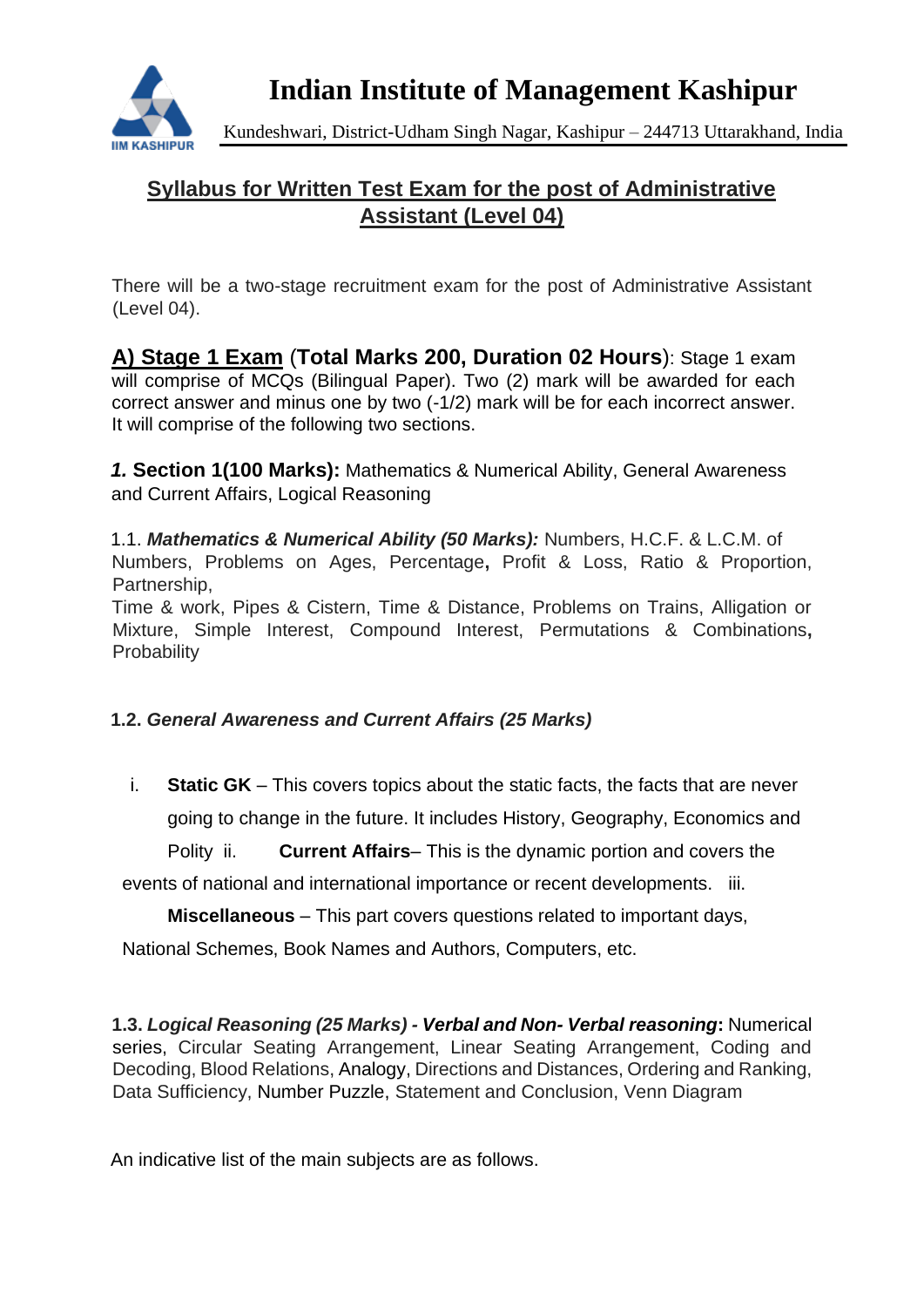**2. Section 2 (100 Marks):** English Language and Comprehension, Computer Proficiency.

# *2.1. English Language and Comprehension (50 Marks)*

- **i. Vocabulary:** Synonyms & Antonyms, Fill in the blanks, spelling Test, Idioms and Phrases, One-word substitution, Sentence or Phrase Improvement
- **ii. Grammar:** Sentence correction/ Spotting the error, Fill in the blanks, Sentence or Phrase Improvement, Active-Passive Voice, Direct-Indirect Speech
- **iii. Comprehension:** Reading Comprehension
- **iv. Sentence Rearrangement:** Jumbled Sentence, Para jumbles

### *2.2. Computer Proficiency (30 Marks)*

- i. Knowledge of MS Word, Excel, PowerPoint, and access including basic commands
- ii. Google Doc
- iii. Emails
- iv. Internet
- v. Commonly use social media handles (WhatsApp, FB, Twitter, etc.)

# *2.3. Office Duties (20 Marks)*

- i. GoI Rules
- ii. Filing, Noting, Drafting
- iii. Office Procedures
- iv. General Hindi

**B) Stage 2 Exam** (**200 Marks):** Candidates, who secure at least 50 percentiles in Stage 1, will qualify for Stage 2. Stage 2 exam will comprise of the following two papers.

**1. Paper- I (Typing Test) Qualifying Only: Typing in English 35 w.p.m.**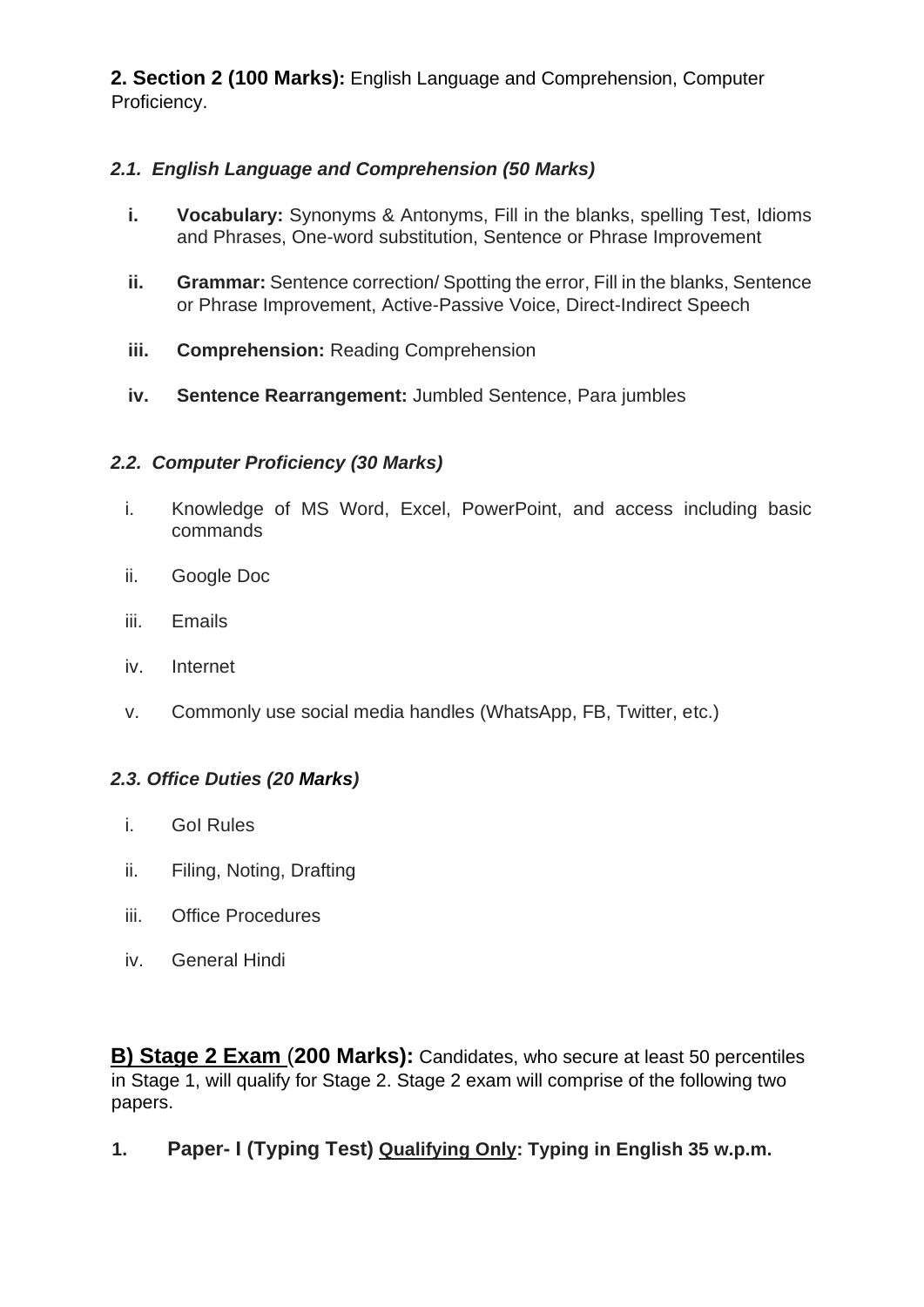**2. Paper- II Descriptive:** (**200 Marks**): The question paper will be descriptive in nature. Candidates, who qualify the typing test (i.e., Paper- I, Stage 2), will be eligible to appear for Paper- II (Stage 2).

### *2.1 English Language and Comprehension\* (120 Marks)*

Paragraph Summary, Reading Comprehension & Inferences, Critical Reasoning, Email Drafting, Situational questions

#### *2.2 Microsoft Office Skills (40 Marks)*

Microsoft Word, Microsoft Excel, Microsoft PowerPoint

### *2.3. Office Management (40 Marks)*

Record and Files Management, Office Communication, Office Noting and Drafting,

Accounts and Income Tax, Store & Purchase, Office Automation, Team Management, vendor management, business development, Moral Ethics, Project Management (specifically project scheduling)

*\* Compulsory section with 50% as minimum passing marks* 

**Overall merit will be decided on the basis of combined merit of Stage 1 & 2 exams.**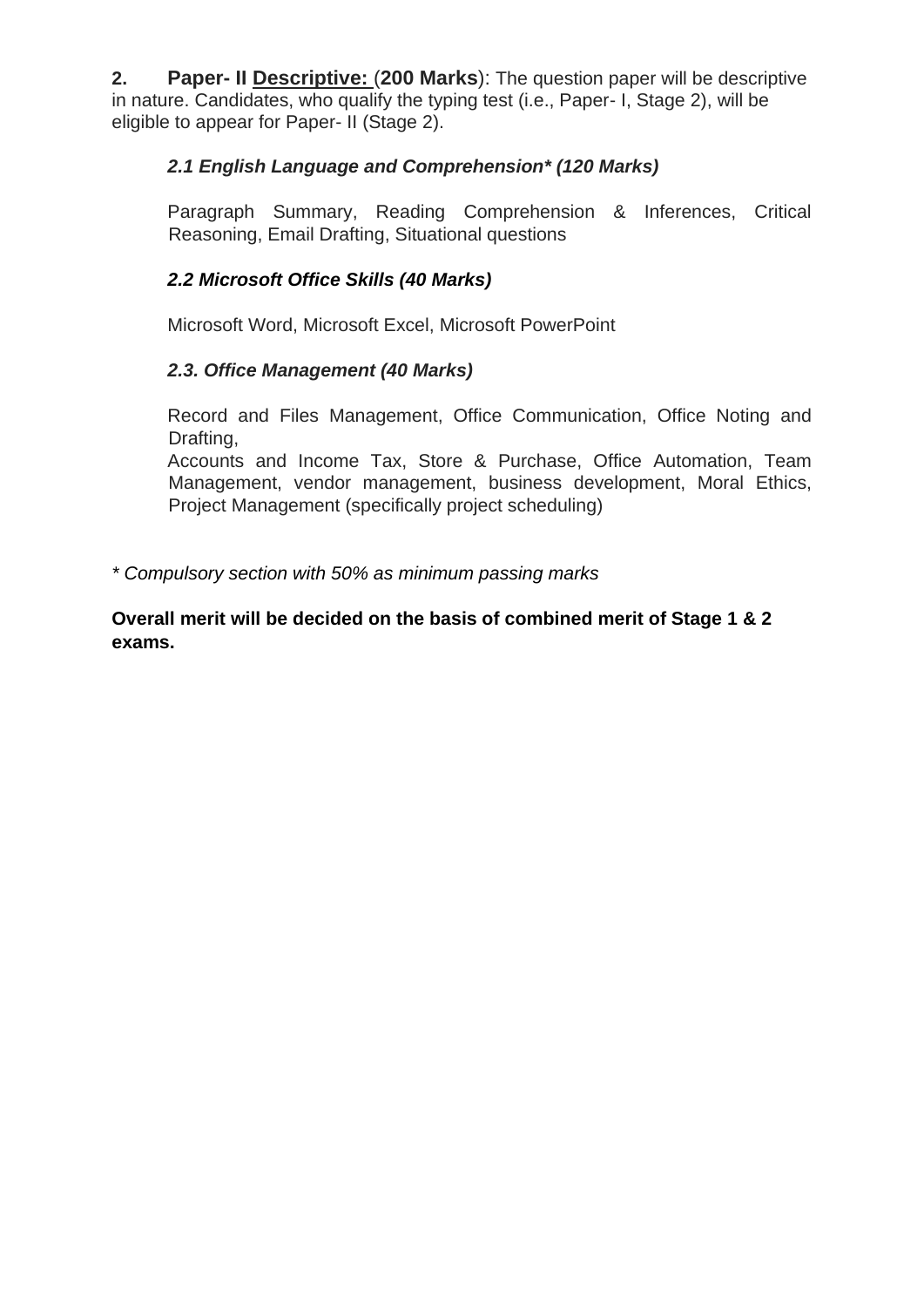

# **Indian Institute of Management Kashipur**

Kundeshwari, District-Udham Singh Nagar, Kashipur – 244713 Uttarakhand, India

| List of Shortlisted candidates for the post of<br><b>Administrative Assistant</b> |                                |                                |
|-----------------------------------------------------------------------------------|--------------------------------|--------------------------------|
|                                                                                   |                                |                                |
| <b>SN</b>                                                                         | <b>Registration No.</b>        | <b>Full Name</b>               |
| 1.                                                                                | IIMKPV-Non-Teaching 2021-20003 | Ashish Shrivastava             |
| 2.                                                                                | IIMKPV-Non-Teaching 2021-20005 | Rozy Ansari                    |
| 3.                                                                                | IIMKPV-Non-Teaching 2021-20006 | Dibyajyoti Saha                |
| 4.                                                                                | IIMKPV-Non-Teaching 2021-20015 | Virendra Sinh Rathod           |
| 5.                                                                                | IIMKPV-Non-Teaching 2021-20017 | Rubina Thakur                  |
| 6.                                                                                | IIMKPV-Non-Teaching 2021-20018 | Rushita Virendrasinh Rathod    |
| 7.                                                                                | IIMKPV-Non-Teaching 2021-20021 | Ramu Kaushal                   |
| 8.                                                                                | IIMKPV-Non-Teaching 2021-20025 | Asit Kumar Gahalaut            |
| 9.                                                                                | IIMKPV-Non-Teaching 2021-20026 | Kuldeep Bartwal                |
| 10.                                                                               | IIMKPV-Non-Teaching 2021-20035 | Srikant Singh Negi             |
| 11.                                                                               | IIMKPV-Non-Teaching 2021-20036 | <b>Parkash Chander Bhatt</b>   |
| 12.                                                                               | IIMKPV-Non-Teaching 2021-20041 | Varma Ramshankar Ramjanam      |
| 13.                                                                               | IIMKPV-Non-Teaching 2021-20042 | Janardhana Swamy G B           |
| 14.                                                                               | IIMKPV-Non-Teaching 2021-20046 | Arkojyoti Mukhopadhyay         |
| 15.                                                                               | IIMKPV-Non-Teaching 2021-20049 | Deepak Budakoti                |
| 16.                                                                               | IIMKPV-Non-Teaching 2021-20054 | S Lavanya                      |
| 17.                                                                               | IIMKPV-Non-Teaching 2021-20056 | Prakash Deep Singh             |
| 18.                                                                               | IIMKPV-Non-Teaching 2021-20059 | Lalit Johari                   |
| 19.                                                                               | IIMKPV-Non-Teaching 2021-20068 | Lam Kalyan Thambi              |
| 20.                                                                               | IIMKPV-Non-Teaching 2021-20074 | Akshay Rajendra Sinnarkar      |
| 21.                                                                               | IIMKPV-Non-Teaching 2021-20076 | Vamsi Krishna Devarakonda      |
| 22.                                                                               | IIMKPV-Non-Teaching 2021-20079 | Rupesh Kumar Shrivastwa        |
| 23.                                                                               | IIMKPV-Non-Teaching 2021-20084 | Banwari Lal                    |
| 24.                                                                               | IIMKPV-Non-Teaching 2021-20086 | Mukul Kamboj                   |
| 25.                                                                               | IIMKPV-Non-Teaching 2021-20088 | Anusuya Ray                    |
| 26.                                                                               | IIMKPV-Non-Teaching 2021-20091 | Vishnu Rl                      |
| 27.                                                                               | IIMKPV-Non-Teaching 2021-20094 | Shivkumar Ramdular Vishwakarma |
| 28.                                                                               | IIMKPV-Non-Teaching 2021-20095 | Shikha Sharma                  |
| 29.                                                                               | IIMKPV-Non-Teaching 2021-20097 | Manoj Kumar Goswami            |
| 30.                                                                               | IIMKPV-Non-Teaching 2021-20099 | <b>Bharti Sharan</b>           |
| 31.                                                                               | IIMKPV-Non-Teaching 2021-20100 | <b>Atul Pratap Singh</b>       |
| 32.                                                                               | IIMKPV-Non-Teaching 2021-20102 | Prakash Kumar Singh            |
| 33.                                                                               | IIMKPV-Non-Teaching 2021-20105 | <b>Bushra Parveen</b>          |
| 34.                                                                               | IIMKPV-Non-Teaching 2021-20108 | Nitin Kumar Sayalwar           |
| 35.                                                                               | IIMKPV-Non-Teaching 2021-20113 | Mukul Maheshwari               |
| 36.                                                                               | IIMKPV-Non-Teaching 2021-20116 | Naveen Swaroop                 |
| 37.                                                                               | IIMKPV-Non-Teaching 2021-20119 | Ravindra Kandpal               |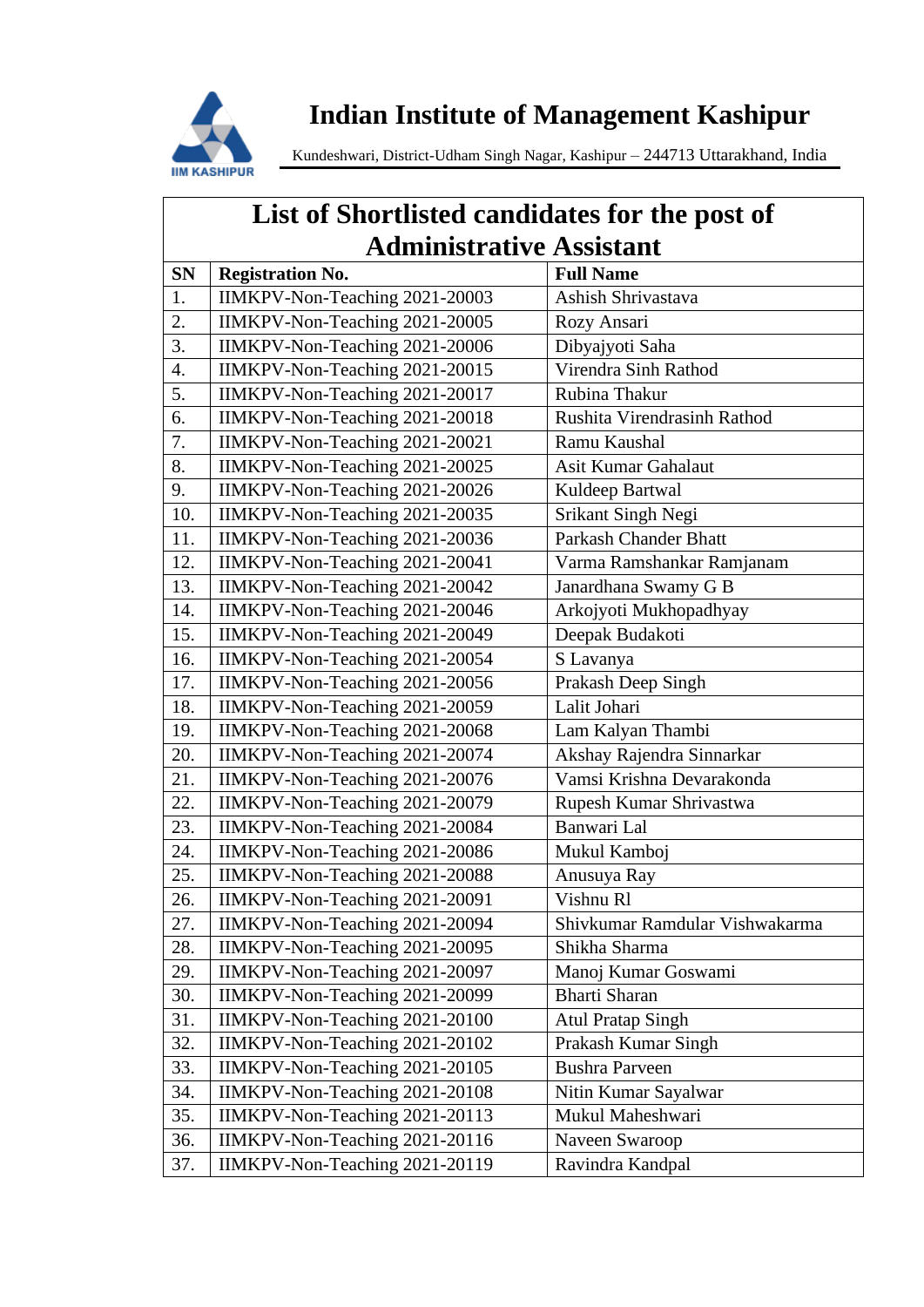| 38. | IIMKPV-Non-Teaching 2021-20121 | Suresh Babu K               |
|-----|--------------------------------|-----------------------------|
| 39. | IIMKPV-Non-Teaching 2021-20123 | Rajendra Singh              |
| 40. | IIMKPV-Non-Teaching 2021-20126 | <b>Sudheer Singh</b>        |
| 41. | IIMKPV-Non-Teaching 2021-20129 | Bhavya R Pillai             |
| 42. | IIMKPV-Non-Teaching 2021-20130 | Suraj Patwal                |
| 43. | IIMKPV-Non-Teaching 2021-20131 | Abhishek Katiyar            |
| 44. | IIMKPV-Non-Teaching 2021-20135 | Bhawana Bisht               |
| 45. | IIMKPV-Non-Teaching 2021-20136 | Botsa Haribabu              |
| 46. | IIMKPV-Non-Teaching 2021-20137 | Kapil Kumar Mandal          |
| 47. | IIMKPV-Non-Teaching 2021-20140 | Mahendran                   |
| 48. | IIMKPV-Non-Teaching 2021-20144 | <b>Bisweswar Panda</b>      |
| 49. | IIMKPV-Non-Teaching 2021-20147 | Shiv Pratap Pundir          |
| 50. | IIMKPV-Non-Teaching 2021-20150 | Sudip Kumar Sinha           |
| 51. | IIMKPV-Non-Teaching 2021-20155 | Pramod Kumar Morya          |
| 52. | IIMKPV-Non-Teaching 2021-20158 | Dinesh Chandra Sati         |
| 53. | IIMKPV-Non-Teaching 2021-20159 | Sangeeta Pawar              |
| 54. | IIMKPV-Non-Teaching 2021-20167 | Vivek Agrawal               |
| 55. | IIMKPV-Non-Teaching 2021-20169 | <b>Kasim Patel</b>          |
| 56. | IIMKPV-Non-Teaching 2021-20173 | <b>Yashvant Singh</b>       |
| 57. | IIMKPV-Non-Teaching 2021-20176 | Sandeep Gothwal             |
| 58. | IIMKPV-Non-Teaching 2021-20179 | Dharam Prakash              |
| 59. | IIMKPV-Non-Teaching 2021-20181 | Vizender Singh              |
| 60. | IIMKPV-Non-Teaching 2021-20184 | Md Asadullah                |
| 61. | IIMKPV-Non-Teaching 2021-20185 | Pankaj Kumar                |
| 62. | IIMKPV-Non-Teaching 2021-20188 | Gautam Tiwari               |
| 63. | IIMKPV-Non-Teaching 2021-20192 | Kamlesh Kumar Mangal Bharti |
| 64. | IIMKPV-Non-Teaching 2021-20193 | Shyamsundar Sen             |
| 65. | IIMKPV-Non-Teaching 2021-20195 | Nilay Milankumar Gandhi     |
| 66. | IIMKPV-Non-Teaching 2021-20196 | Arun Yadav                  |
| 67. | IIMKPV-Non-Teaching 2021-20198 | Sunil Kumar                 |
| 68. | IIMKPV-Non-Teaching 2021-20199 | Neeraj Kasana               |
| 69. | IIMKPV-Non-Teaching 2021-20200 | Nivedan Jain                |
| 70. | IIMKPV-Non-Teaching 2021-20202 | Ajay Kumar                  |
| 71. | IIMKPV-Non-Teaching 2021-20207 | Sajjan Singh                |
| 72. | IIMKPV-Non-Teaching 2021-20209 | Dileep Kumar Yadav          |
| 73. | IIMKPV-Non-Teaching 2021-20213 | Nareshwar Singh Rawat       |
| 74. | IIMKPV-Non-Teaching 2021-20219 | Devendra Kumar Verma        |
| 75. | IIMKPV-Non-Teaching 2021-20227 | Ajit Kumar                  |
| 76. | IIMKPV-Non-Teaching 2021-20230 | Amit Kumar Sharma           |
| 77. | IIMKPV-Non-Teaching 2021-20232 | <b>Neelam Pandey</b>        |
| 78. | IIMKPV-Non-Teaching 2021-20234 | Renu Rawat                  |
| 79. | IIMKPV-Non-Teaching 2021-20235 | Bidhu Bhusan Kar            |
| 80. | IIMKPV-Non-Teaching 2021-20240 | Gaurav Kumar                |
| 81. | IIMKPV-Non-Teaching 2021-20242 | Rainy Arora                 |
| 82. | IIMKPV-Non-Teaching 2021-20248 | Gautam Ghode                |
| 83. | IIMKPV-Non-Teaching 2021-20256 | Pallav Datta                |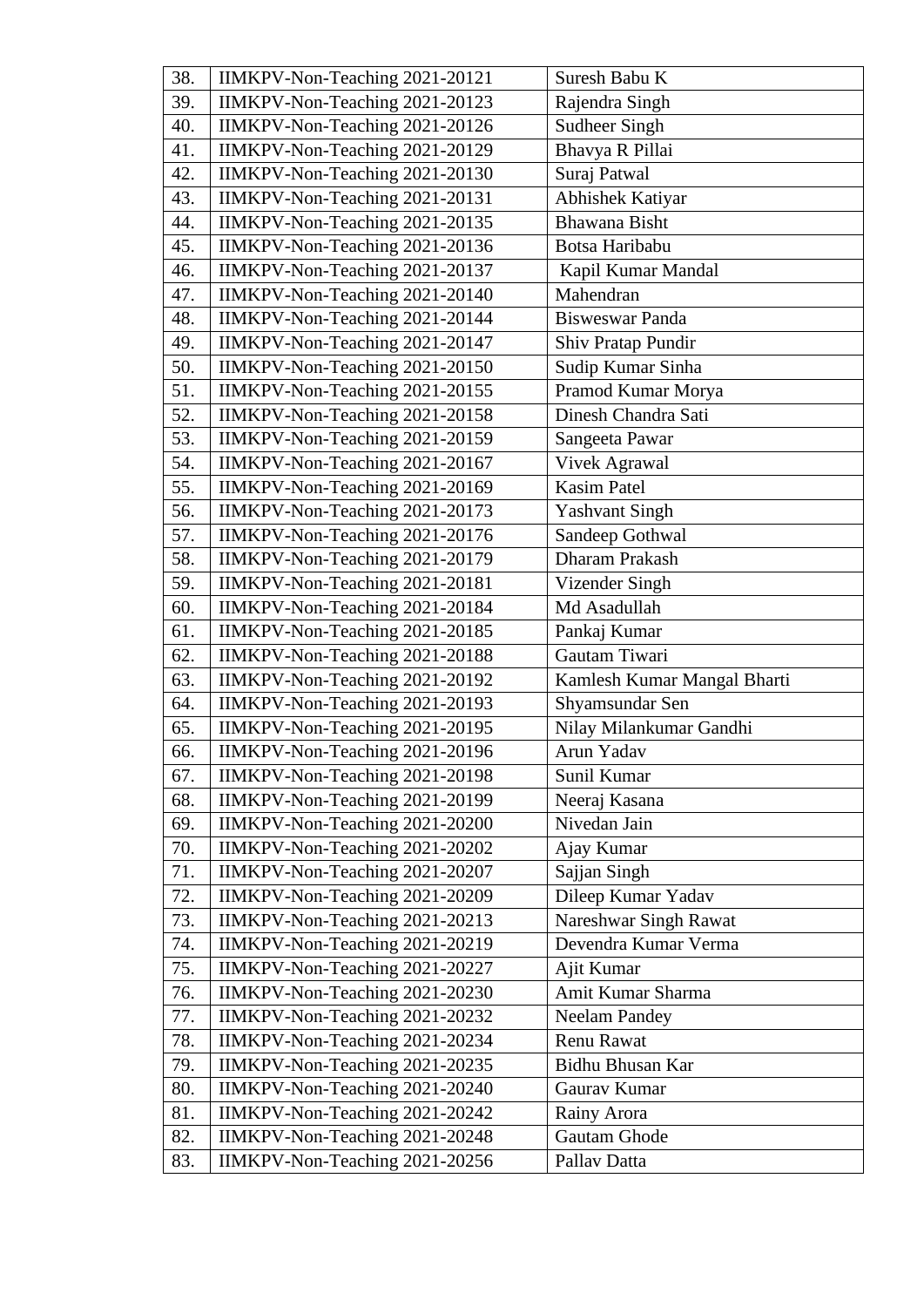| 84.  | IIMKPV-Non-Teaching 2021-20257 | Sunayan Kashyap            |
|------|--------------------------------|----------------------------|
| 85.  | IIMKPV-Non-Teaching 2021-20269 | Ashutosh Shukla            |
| 86.  | IIMKPV-Non-Teaching 2021-20275 | Anshu Mishra               |
| 87.  | IIMKPV-Non-Teaching 2021-20279 | Santosh Kumar              |
| 88.  | IIMKPV-Non-Teaching 2021-20294 | Jayprakash Jaintibhai Soni |
| 89.  | IIMKPV-Non-Teaching 2021-20300 | Mohamad Irshad             |
| 90.  | IIMKPV-Non-Teaching 2021-20301 | Akash Sharma               |
| 91.  | IIMKPV-Non-Teaching 2021-20303 | Vickey Pius Tigga          |
| 92.  | IIMKPV-Non-Teaching 2021-20307 | <b>Bhopendra Kumar</b>     |
| 93.  | IIMKPV-Non-Teaching 2021-20310 | Devender Kumar Kaushik     |
| 94.  | IIMKPV-Non-Teaching 2021-20314 | <b>Amit Singh</b>          |
| 95.  | IIMKPV-Non-Teaching 2021-20315 | <b>Ankit Anand</b>         |
| 96.  | IIMKPV-Non-Teaching 2021-20317 | Kapil Sinha                |
| 97.  | IIMKPV-Non-Teaching 2021-20319 | Nipun Garg                 |
| 98.  | IIMKPV-Non-Teaching 2021-20322 | Kapil Shukla               |
| 99.  | IIMKPV-Non-Teaching 2021-20337 | Manoj Negi                 |
| 100. | IIMKPV-Non-Teaching 2021-20338 | Nidhinlal P                |
| 101. | IIMKPV-Non-Teaching 2021-20341 | Subham Singh               |
| 102. | IIMKPV-Non-Teaching 2021-20344 | Jitendra Manilal Joshi     |
| 103. | IIMKPV-Non-Teaching 2021-20346 | Amit Dixit                 |
| 104. | IIMKPV-Non-Teaching 2021-20350 | Arti Suyal                 |
| 105. | IIMKPV-Non-Teaching 2021-20353 | Dileep Kumar Yadav         |
| 106. | IIMKPV-Non-Teaching 2021-20356 | Ravinder Kumar             |
| 107. | IIMKPV-Non-Teaching 2021-20375 | Rajeev Kumar Sharma        |
| 108. | IIMKPV-Non-Teaching 2021-20382 | Lokesh                     |
| 109. | IIMKPV-Non-Teaching 2021-20383 | Brijesh Gahatyari          |
| 110. | IIMKPV-Non-Teaching 2021-20384 | Neha Dhariwal              |
| 111. | IIMKPV-Non-Teaching 2021-20386 | Ashish Kumar Isher         |
| 112. | IIMKPV-Non-Teaching 2021-20391 | Bheemavarapu Sreenathreddy |
| 113. | IIMKPV-Non-Teaching 2021-20392 | Gaurav Singh Negi          |
| 114. | IIMKPV-Non-Teaching 2021-20393 | Nand Kishore Upreti        |
| 115. | IIMKPV-Non-Teaching 2021-20399 | <b>Umang Gupta</b>         |
| 116. | IIMKPV-Non-Teaching 2021-20402 | Rajeev Thakur              |
| 117. | IIMKPV-Non-Teaching 2021-20405 | Deepika                    |
| 118. | IIMKPV-Non-Teaching 2021-20409 | Priyanka Pokhriyal         |
| 119. | IIMKPV-Non-Teaching 2021-20412 | Kalpna Thakur              |
| 120. | IIMKPV-Non-Teaching 2021-20414 | Rakesh Kumar               |
| 121. | IIMKPV-Non-Teaching 2021-20417 | Bhawna Singh               |
| 122. | IIMKPV-Non-Teaching 2021-20418 | <b>Shweta Pandey</b>       |
| 123. | IIMKPV-Non-Teaching 2021-20420 | Lalit Singh Rawat          |
| 124. | IIMKPV-Non-Teaching 2021-20424 | Ramesh Chandra             |
| 125. | IIMKPV-Non-Teaching 2021-20425 | Ellendula Srinivas         |
| 126. | IIMKPV-Non-Teaching 2021-20430 | Arun Gusain                |
| 127. | IIMKPV-Non-Teaching 2021-20437 | Ankur Agarwal              |
| 128. | IIMKPV-Non-Teaching 2021-20441 | <b>Babita Patel</b>        |
| 129. | IIMKPV-Non-Teaching 2021-20446 | Lata Pandey                |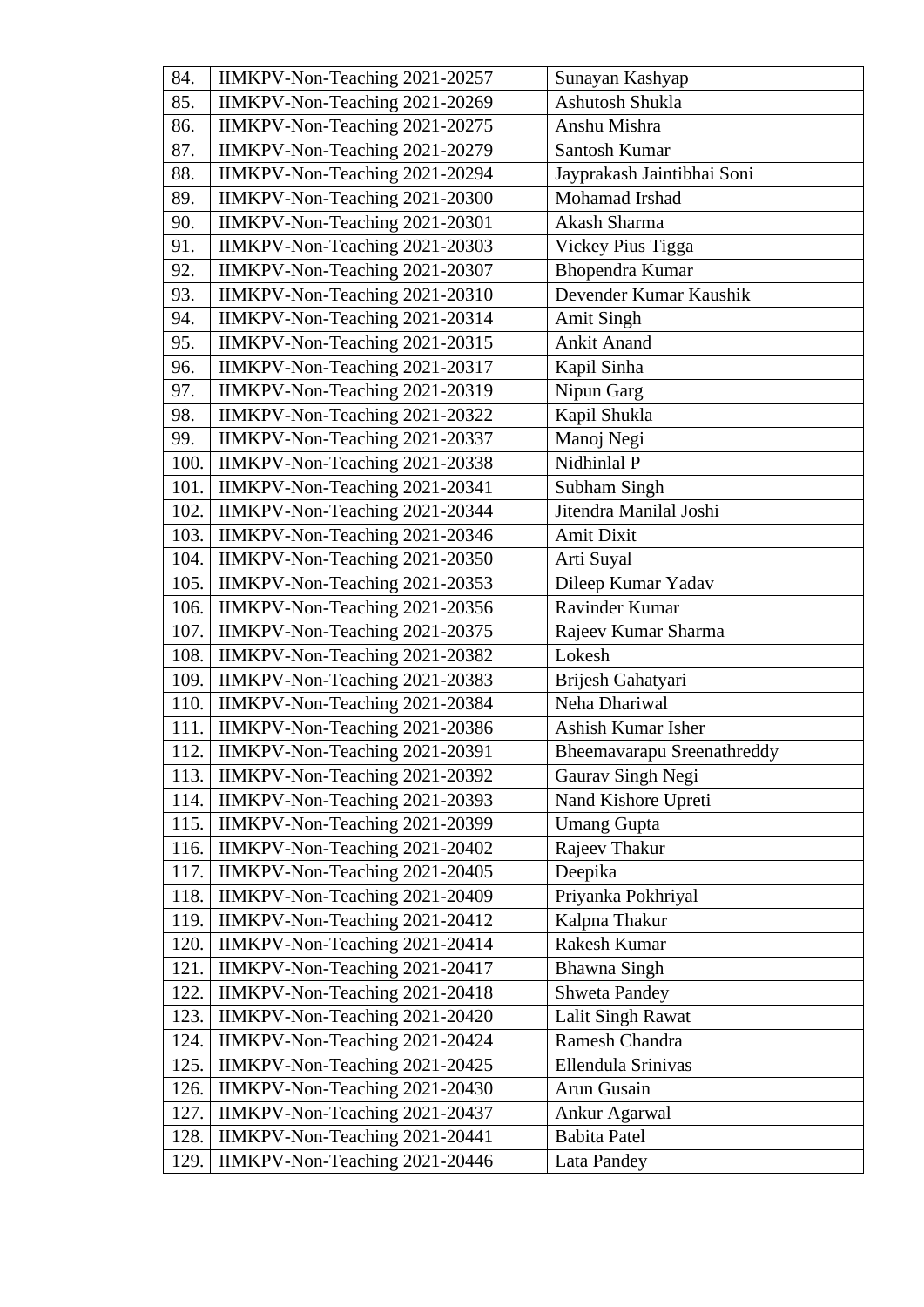| 130. | IIMKPV-Non-Teaching 2021-20447 | Laxman Parida            |
|------|--------------------------------|--------------------------|
| 131. | IIMKPV-Non-Teaching 2021-20450 | <b>Uday Kumar</b>        |
| 132. | IIMKPV-Non-Teaching 2021-20451 | Mukesh Kumar             |
| 133. | IIMKPV-Non-Teaching 2021-20454 | Abhinav Gupta            |
| 134. | IIMKPV-Non-Teaching 2021-20455 | Richa Dandotiya          |
| 135. | IIMKPV-Non-Teaching 2021-20457 | <b>Ankit Sisir S</b>     |
| 136. | IIMKPV-Non-Teaching 2021-20458 | Dheeraj Singh Negi       |
| 137. | IIMKPV-Non-Teaching 2021-20463 | Dinesh Kumar             |
| 138. | IIMKPV-Non-Teaching 2021-20468 | Siddarth                 |
| 139. | IIMKPV-Non-Teaching 2021-20470 | Aman Ankur               |
| 140. | IIMKPV-Non-Teaching 2021-20471 | <b>Kush Dabral</b>       |
| 141. | IIMKPV-Non-Teaching 2021-20473 | Dharm Vijay Chaurasia    |
| 142. | IIMKPV-Non-Teaching 2021-20477 | Vijay Pandey             |
| 143. | IIMKPV-Non-Teaching 2021-20478 | <b>Abhishek Pant</b>     |
| 144. | IIMKPV-Non-Teaching 2021-20479 | <b>Ishwar Paudal</b>     |
| 145. | IIMKPV-Non-Teaching 2021-20483 | Sourav Sinha             |
| 146. | IIMKPV-Non-Teaching 2021-20485 | Vikrant Bhardwaj         |
| 147. | IIMKPV-Non-Teaching 2021-20491 | Ranjan Pandey            |
| 148. | IIMKPV-Non-Teaching 2021-20494 | Laya K                   |
| 149. | IIMKPV-Non-Teaching 2021-20499 | Rajendra Prasad          |
| 150. | IIMKPV-Non-Teaching 2021-20500 | Kirti Bisht              |
| 151. | IIMKPV-Non-Teaching 2021-20501 | Yogesh Bhardwaj          |
| 152. | IIMKPV-Non-Teaching 2021-20502 | Vishal Patiyal           |
| 153. | IIMKPV-Non-Teaching 2021-20503 | Dharmendra Singh         |
| 154. | IIMKPV-Non-Teaching 2021-20508 | Prasad G                 |
| 155. | IIMKPV-Non-Teaching 2021-20513 | Naresh Kumar             |
| 156. | IIMKPV-Non-Teaching 2021-20517 | Krishan Kishore          |
| 157. | IIMKPV-Non-Teaching 2021-20519 | Vishal Chandra           |
| 158. | IIMKPV-Non-Teaching 2021-20520 | Pankaj Negi              |
| 159. | IIMKPV-Non-Teaching 2021-20523 | Saurabh Nath Vishwakarma |
| 160. | IIMKPV-Non-Teaching 2021-20529 | Manoj Kumar Prajapati    |
| 161. | IIMKPV-Non-Teaching 2021-20532 | Ramya P                  |
| 162. | IIMKPV-Non-Teaching 2021-20535 | Manoj Kumar              |
| 163. | IIMKPV-Non-Teaching 2021-20539 | Shashank Agrawal         |
| 164. | IIMKPV-Non-Teaching 2021-20540 | <b>Lucky Dengre</b>      |
| 165. | IIMKPV-Non-Teaching 2021-20543 | Dinesh Kumar             |
| 166. | IIMKPV-Non-Teaching 2021-20549 | <b>Amit Singh</b>        |
| 167. | IIMKPV-Non-Teaching 2021-20551 | Harshkumarbedre          |
| 168. | IIMKPV-Non-Teaching 2021-20552 | Yashish Negi             |
| 169. | IIMKPV-Non-Teaching 2021-20553 | Amarjeet Kumar           |
| 170. | IIMKPV-Non-Teaching 2021-20554 | Ravindra Kumar           |
| 171. | IIMKPV-Non-Teaching 2021-20557 | Sandeep Singh Thapa      |
| 172. | IIMKPV-Non-Teaching 2021-20558 | Mohan Chandra Bhatt      |
| 173. | IIMKPV-Non-Teaching 2021-20560 | Pradeep Kumar            |
| 174. | IIMKPV-Non-Teaching 2021-20568 | Mahesh Kumar Tripathi    |
| 175. | IIMKPV-Non-Teaching 2021-20570 | Rishiraj Dhattarwal      |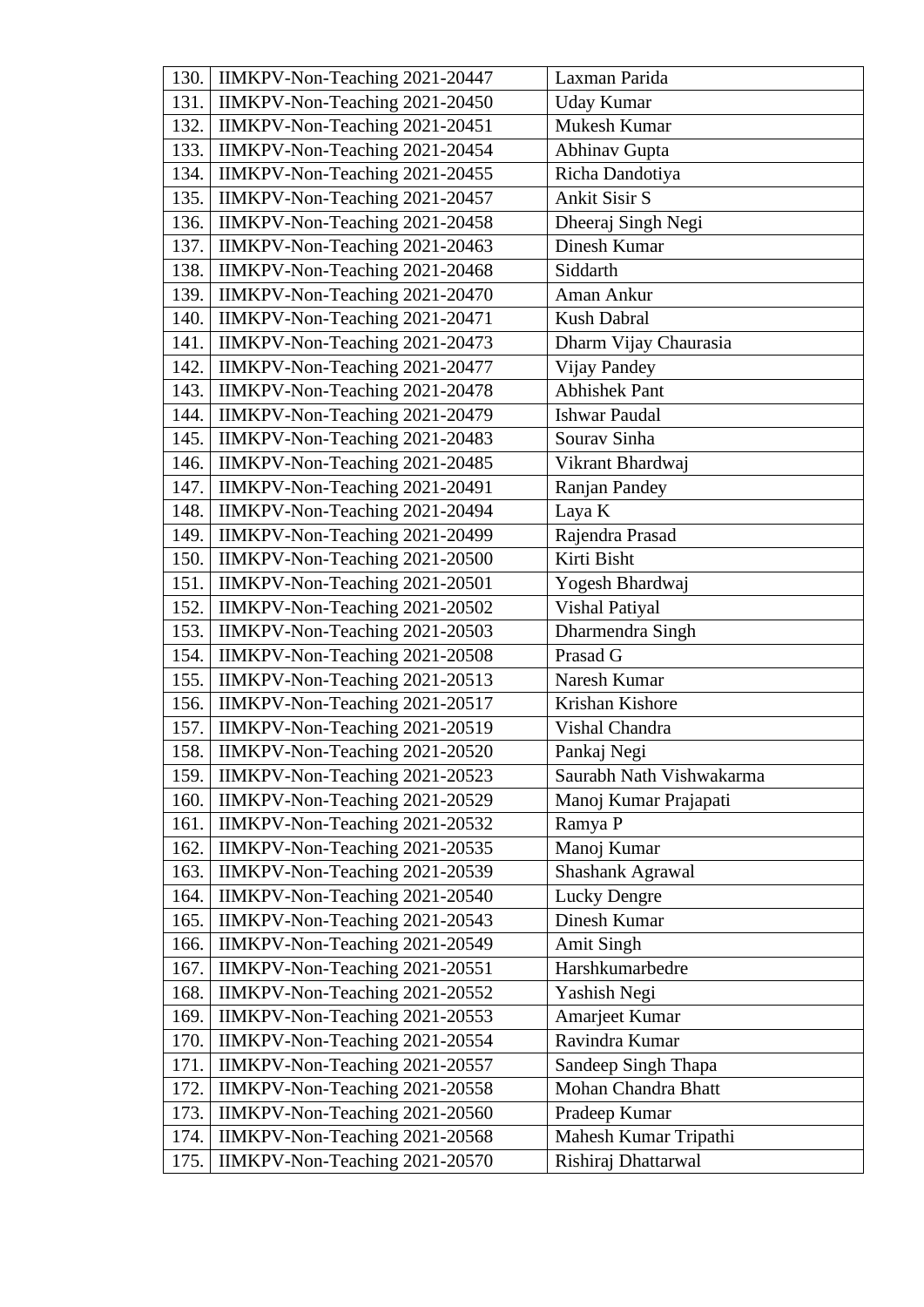| 176. | IIMKPV-Non-Teaching 2021-20572 | Deepesh Kashyap              |
|------|--------------------------------|------------------------------|
| 177. | IIMKPV-Non-Teaching 2021-20573 | Debolina Paul                |
| 178. | IIMKPV-Non-Teaching 2021-20575 | Sachida Nand                 |
| 179. | IIMKPV-Non-Teaching 2021-20582 | Vijay Pal Singh              |
| 180. | IIMKPV-Non-Teaching 2021-20585 | Shakti Singh                 |
| 181. | IIMKPV-Non-Teaching 2021-20587 | Kumkum Agarwal               |
| 182. | IIMKPV-Non-Teaching 2021-20589 | Deepak Ghildiyal             |
| 183. | IIMKPV-Non-Teaching 2021-20595 | <b>Nitesh Pant</b>           |
| 184. | IIMKPV-Non-Teaching 2021-20596 | Sunil Kumar Saurabh          |
| 185. | IIMKPV-Non-Teaching 2021-20598 | Dr.Rahul Verma               |
| 186. | IIMKPV-Non-Teaching 2021-20599 | Pankaj Kumar                 |
| 187. | IIMKPV-Non-Teaching 2021-20604 | Ajay Sharma                  |
| 188. | IIMKPV-Non-Teaching 2021-20606 | Roopchand Kumar              |
| 189. | IIMKPV-Non-Teaching 2021-20609 | Desh Deepak Arya             |
| 190. | IIMKPV-Non-Teaching 2021-20611 | Anmol Sharma                 |
| 191. | IIMKPV-Non-Teaching 2021-20614 | <b>Barun Maity</b>           |
| 192. | IIMKPV-Non-Teaching 2021-20615 | Simran Preet Kaur            |
| 193. | IIMKPV-Non-Teaching 2021-20616 | Aditya Kumar                 |
| 194. | IIMKPV-Non-Teaching 2021-20618 | Suresh Chandra Chyaunal      |
| 195. | IIMKPV-Non-Teaching 2021-20620 | Meena Negi                   |
| 196. | IIMKPV-Non-Teaching 2021-20622 | Prakash Chandra              |
| 197. | IIMKPV-Non-Teaching 2021-20623 | Pankaj Singh                 |
| 198. | IIMKPV-Non-Teaching 2021-20624 | Gaurav Saxena                |
| 199. | IIMKPV-Non-Teaching 2021-20625 | Mumtaz Ali                   |
| 200. | IIMKPV-Non-Teaching 2021-20626 | Harish Shahi                 |
| 201. | IIMKPV-Non-Teaching 2021-20627 | Shivani Saini                |
| 202. | IIMKPV-Non-Teaching 2021-20628 | Soumyabrata Basu             |
| 203. | IIMKPV-Non-Teaching 2021-20630 | Anubhav Kumar                |
| 204. | IIMKPV-Non-Teaching 2021-20633 | Ranjeet Kumar                |
| 205. | IIMKPV-Non-Teaching 2021-20634 | Narendra Kumar Gupta         |
| 206. | IIMKPV-Non-Teaching 2021-20636 | Nikhil Verma                 |
| 207. | IIMKPV-Non-Teaching 2021-20637 | Sagar                        |
| 208. | IIMKPV-Non-Teaching 2021-20638 | Vivek Kumar                  |
| 209. | IIMKPV-Non-Teaching 2021-20639 | Neha Verma                   |
| 210. | IIMKPV-Non-Teaching 2021-20643 | Mohd Danish Haidar           |
| 211. | IIMKPV-Non-Teaching 2021-20644 | <b>Navneet Prasad Semwal</b> |
| 212. | IIMKPV-Non-Teaching 2021-20649 | Deepika Mishra               |
| 213. | IIMKPV-Non-Teaching 2021-20650 | Pinky Majhi                  |
| 214. | IIMKPV-Non-Teaching 2021-20651 | <b>Bharat Singh</b>          |
| 215. | IIMKPV-Non-Teaching 2021-20653 | Kusum Thapa                  |
| 216. | IIMKPV-Non-Teaching 2021-20655 | Amit Kumar Pandey            |
| 217. | IIMKPV-Non-Teaching 2021-20659 | Priya Katiyar                |
| 218. | IIMKPV-Non-Teaching 2021-20661 | Devendra Singh               |
| 219. | IIMKPV-Non-Teaching 2021-20665 | Ankit Agarwal                |
| 220. | IIMKPV-Non-Teaching 2021-20668 | Prashant Verma               |
| 221. | IIMKPV-Non-Teaching 2021-20671 | Nischal Joshi                |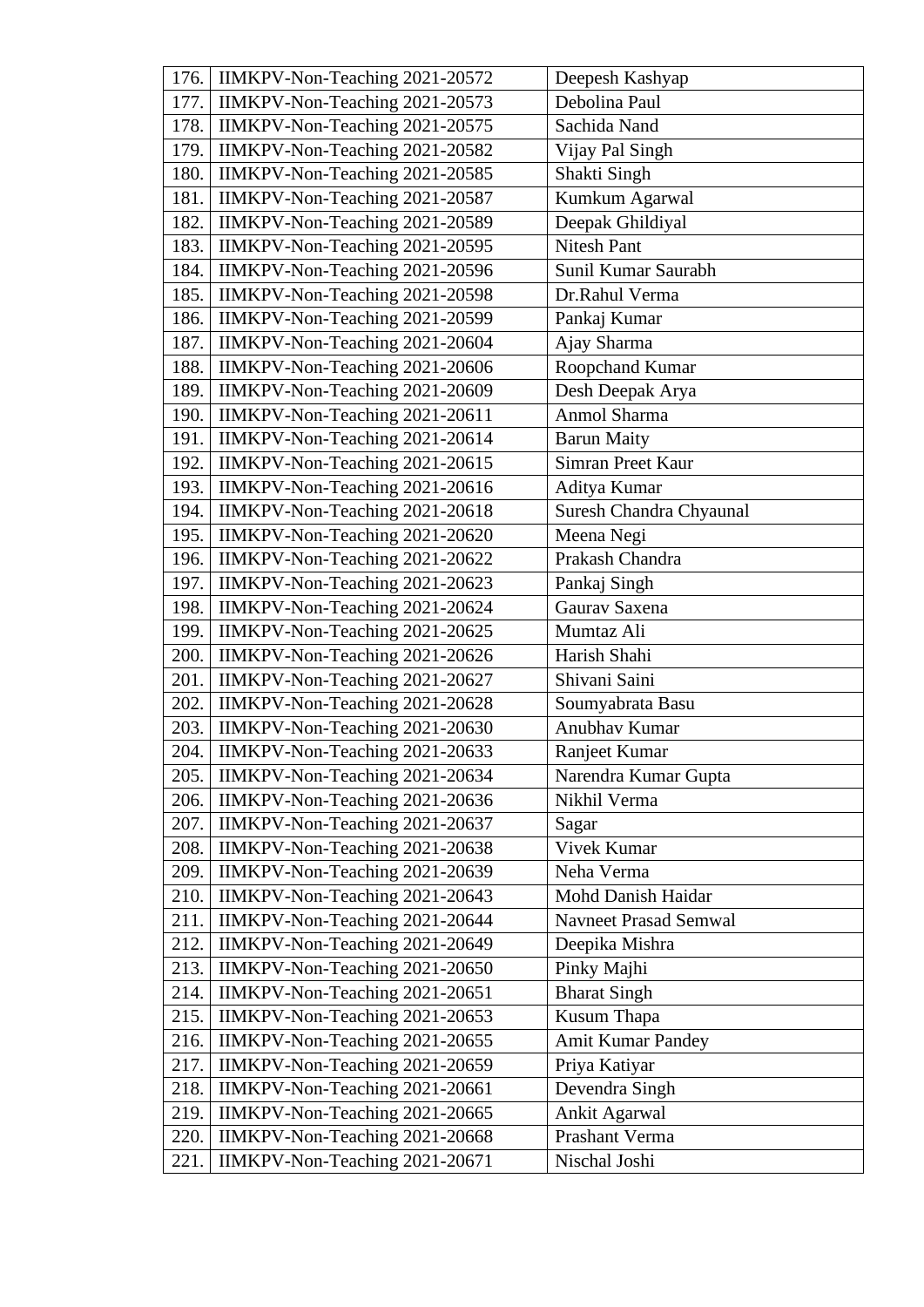| 222. | IIMKPV-Non-Teaching 2021-20672        | Dheerendra             |
|------|---------------------------------------|------------------------|
| 223. | IIMKPV-Non-Teaching 2021-20673        | Raghuveer Malviya      |
| 224. | IIMKPV-Non-Teaching 2021-20676        | Vishwanath Maurya      |
| 225. | IIMKPV-Non-Teaching 2021-20677        | Anil Kumar             |
| 226. | IIMKPV-Non-Teaching 2021-20679        | Devadhar Kumar         |
| 227. | IIMKPV-Non-Teaching 2021-20680        | Ajay Prasad            |
| 228. | IIMKPV-Non-Teaching 2021-20681        | Vinayak Bajirao Mane   |
| 229. | IIMKPV-Non-Teaching 2021-20684        | Prabir Kumar Patra     |
| 230. | IIMKPV-Non-Teaching 2021-20685        | Tanya Srivastava       |
| 231. | IIMKPV-Non-Teaching 2021-20687        | Lalit Kumar            |
| 232. | IIMKPV-Non-Teaching 2021-20690        | Lajin G K              |
| 233. | IIMKPV-Non-Teaching 2021-20691        | Jyoti Chaturvedi       |
| 234. | IIMKPV-Non-Teaching 2021-20692        | Onkaramurthy B         |
| 235. | IIMKPV-Non-Teaching 2021-20698        | Nisanth A              |
| 236. | IIMKPV-Non-Teaching 2021-20700        | Manoj Kumar            |
| 237. | IIMKPV-Non-Teaching 2021-20701        | Vishal Prajapati       |
| 238. | <b>IIMKPV-Non-Teaching 2021-20703</b> | Alok Ratan Kushwaha    |
| 239. | IIMKPV-Non-Teaching 2021-20705        | Medhavi Dhaundiyal     |
| 240. | IIMKPV-Non-Teaching 2021-20706        | Meenakshi              |
| 241. | IIMKPV-Non-Teaching 2021-20707        | Gokul Dandasena        |
| 242. | IIMKPV-Non-Teaching 2021-20708        | Manoj Pargain          |
| 243. | IIMKPV-Non-Teaching 2021-20710        | Shimi A                |
| 244. | IIMKPV-Non-Teaching 2021-20714        | Rajneesh Kant          |
| 245. | IIMKPV-Non-Teaching 2021-20716        | Mohit Kumar            |
| 246. | IIMKPV-Non-Teaching 2021-20718        | M.Felisiya             |
| 247. | IIMKPV-Non-Teaching 2021-20720        | Rajesh Rawat           |
| 248. | IIMKPV-Non-Teaching 2021-20723        | Yogendra Singh Chauhan |
| 249. | IIMKPV-Non-Teaching 2021-20725        | Anand Murali Iyer      |
| 250. | IIMKPV-Non-Teaching 2021-20730        | Ambika Yadav           |
| 251. | IIMKPV-Non-Teaching 2021-20731        | Md Ahmed               |
| 252. | IIMKPV-Non-Teaching 2021-20732        | Adarsh Kuumar          |
| 253. | IIMKPV-Non-Teaching 2021-20733        | <b>Rahul Dutt</b>      |
| 254. | IIMKPV-Non-Teaching 2021-20735        | Ravindra Kumar         |
| 255. | IIMKPV-Non-Teaching 2021-20737        | Kuldeep Singh          |
| 256. | IIMKPV-Non-Teaching 2021-20739        | Prateek Raj            |
| 257. | IIMKPV-Non-Teaching 2021-20740        | Hemlata                |
| 258. | IIMKPV-Non-Teaching 2021-20745        | Sandeep Tiwari         |
| 259. | IIMKPV-Non-Teaching 2021-20746        | Sanjay Panwar          |
| 260. | IIMKPV-Non-Teaching 2021-20747        | Prakash Singh Negi     |
| 261. | IIMKPV-Non-Teaching 2021-20749        | Jeetender Singh        |
| 262. | IIMKPV-Non-Teaching 2021-20750        | Prabhakar Singh        |
| 263. | IIMKPV-Non-Teaching 2021-20756        | Deepak Kumar Singh     |
| 264. | IIMKPV-Non-Teaching 2021-20759        | Dipti                  |
| 265. | IIMKPV-Non-Teaching 2021-20761        | Nishant Singh Chauhan  |
| 266. | IIMKPV-Non-Teaching 2021-20763        | Grishma Sujit Nair     |
| 267. | IIMKPV-Non-Teaching 2021-20765        | Sanjay Kumar Singh     |